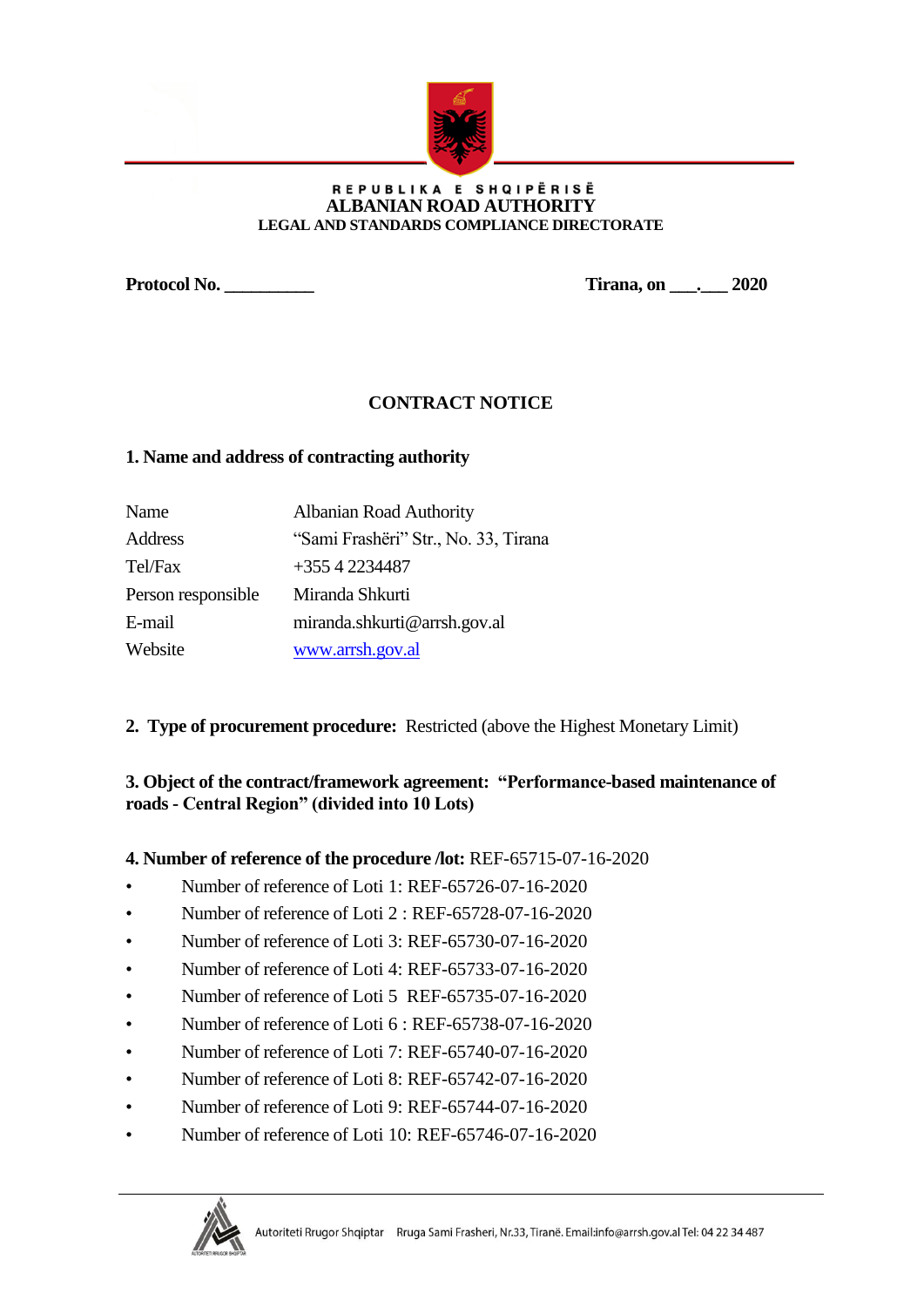**5. Limit fund:** *of the framework agreement (general): ALL 2.160.710.894 ( two billion and one hundred and sixty million and seven hundred and ten thousand and eight hundred and ninety-four) excluding VAT, divided into 10 lots.* 

**Lot 1:** "Performance-based maintenance Vorë - Maminas, Kthesa Kamëz - Vorë (parallel roads), Kamëz – Zall Herr – Bovillë, Intersection Rd. No. 52 Kala Prezë, Gjola Bridge – Bilaj, Bubq - Ishëm, Bërxullë - Domje, Bërxullë - Laknas ", with limit fund ALL 185.737.630 (one hundred and eighty-five million and seven hundred and thirty-seven thousand and six hundred and thirty) excluding VAT

**Lot 2:** "Performance-based maintenance Fushë Krujë - Thumanë - Milot, Fushë Krujë - Krujë, Luz - Fabrika e çimentos, Krujë - Sarisalltik, Laç - Patok", with limit fund ALL 182.252.677 (one hundred and eighty-two million and two hundred and fifty-two thousand and six hundred and seventy-seven) excluding VAT

**Lot 3:** "Performance based maintenance Tiranë - Dajt - Qafë Mollë - Bizë, Qafë Priskë - Shkallë – Shëngjergj, Uzina e Traktorit - Lanabregas, Sauk - Farkë", with limit fund ALL 255.787.340 (two hundred and fifty-five million and seven hundred and eighty-seven thousand and three hundred and forty) excluding VAT

**Lot 4:** "Performance-based maintenance K/Sauk - Sanatorium, Sauk - Km 29 - new roundabout Shijon - Zaranika Bridge, Km22 - Qytezë Krrabë - Object X, Sauk - Sauk i Vjetër Roundabout, Farka Bridge - Baldushk - Mustafa Koçaj, Vaqarr - Vishaj", with limit fund ALL 263.424.859 (two hundred and sixty-three million and four hundred and twenty-four thousand and eight hundred and fifty-nine) excluding VAT

**Lot 5:** "Performance-based maintenance Maminas - Rrashbull - Dajlani Bridge, Katër Rrugët - Pjezë, Durrës - Bishti i Pallës, Xhafzotaj - Fllakë - Katundi i Ri, Katër Rrugët - Shijak, Shijak - Maminas, Shijak - Gjepalaj, Plepa - Golem - Kavajë entrance overpass (parallel roads) , Luz i vogël - Spille, Bishti i Zhurit - Rrogozhinë Center ‐ Rrogozhinë Exit, Rrogozhinë Center ‐ Shkumbin Bridge, Gosë - Villa Bashtovë" with limit fund ALL 258.934.359 (two hundred and fifty-eight million and nine hundred and thirty-four thousand and three hundred and fiftynine) excluding VAT

**Lot 6:** "Performance-based maintenance Shirgjan - Kaçivel - Drizë, Mjekës - Uzinë, Elbasan - Gjinar, Gramsh - Kodovjat - Mollë Grabovë, Drizë - Poroçan", with limit fund ALL

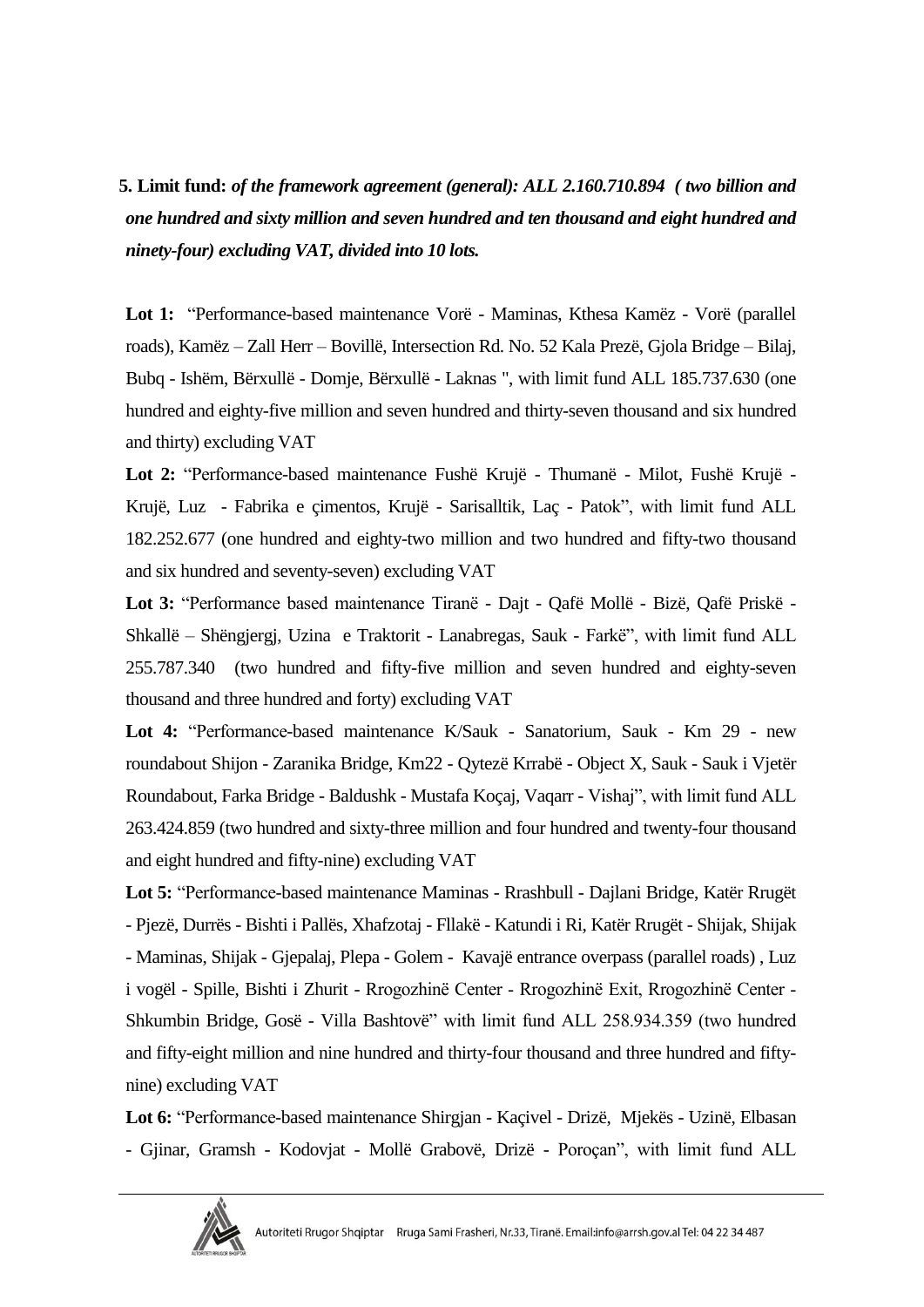302.066.588 (three hundred and two million and sixty-six thousand and five hundred and eighty-eight) excluding VAT

**Lot 7:** "Performance-based maintenance Cërrik - Shalës - Belsh - Vlashuk, Belsh - Fierzë - Kosovë e vogël, Grekan - Dëshiran - Vlashuk, Shtërmen - RadioStacion, Mollas - Selitë, Kthesa Rrasës - Rrasë", with limit fund ALL 194.768.956 (one hundred and ninety-four million and seven hundred and sixty-eight thousand and nine hundred and fifty-six) excluding VAT

**Lot 8:** "Performance-based maintenance Librazhd - Steblevë, Urakë - Golik, Hotolisht - Frarë, Qukës – Qafë Plloçë Lot 1" with limit fund 148.823.123 (one hundred and fourty-eight million and eight hundred and twenty-three thousand and one hundred and twenty-three) excluding VAT.

**Lot 9:** "Performance- based maintenance K/Zëmblak-Liqenas- Goricë Border crossing, Libonik - Rrëmbec - Plasë" with limit fund ALL 169.973.967 (one hundred and sixty-nine million and nine hundred and seventy-three thousand and nine hundred and sixty-seven) excluding VAT

**Lot 10:** "Performance-based maintenance Libonik - Lozhan - Kufi Gramsh" with limit fund ALL 198.941.396 (one hundred and ninety-eight million and nine hundred and forty-one thousand and three hundred and ninety-six) excluding VAT.

## **6. Duration of the contract or time limit for execution:**

Duration of the framework agreement: **48 months**.

**Duration of the contract/contracts, based on the framework agreement according to the Contracting Authority's requirements.**

- **7. Deadline for submission of tenders or requests to participate:** Date: **07/08/2020** *(dd/mm/yyyy)* **Hour: 12:00** Location: **electronically at PPA's official website [www.app.gov.al](http://www.app.gov.al/)**
- **8**. **Deadline for opening of tenders or requests to participate:**

Date: **07/08/2020** *(dd/mm/yyyy)* **Hour: 12:00** Location: **electronically at PPA's official website [www.app.gov.al](http://www.app.gov.al/)**

**GENERAL DIRECTOR**

 **Ergys Verdho**